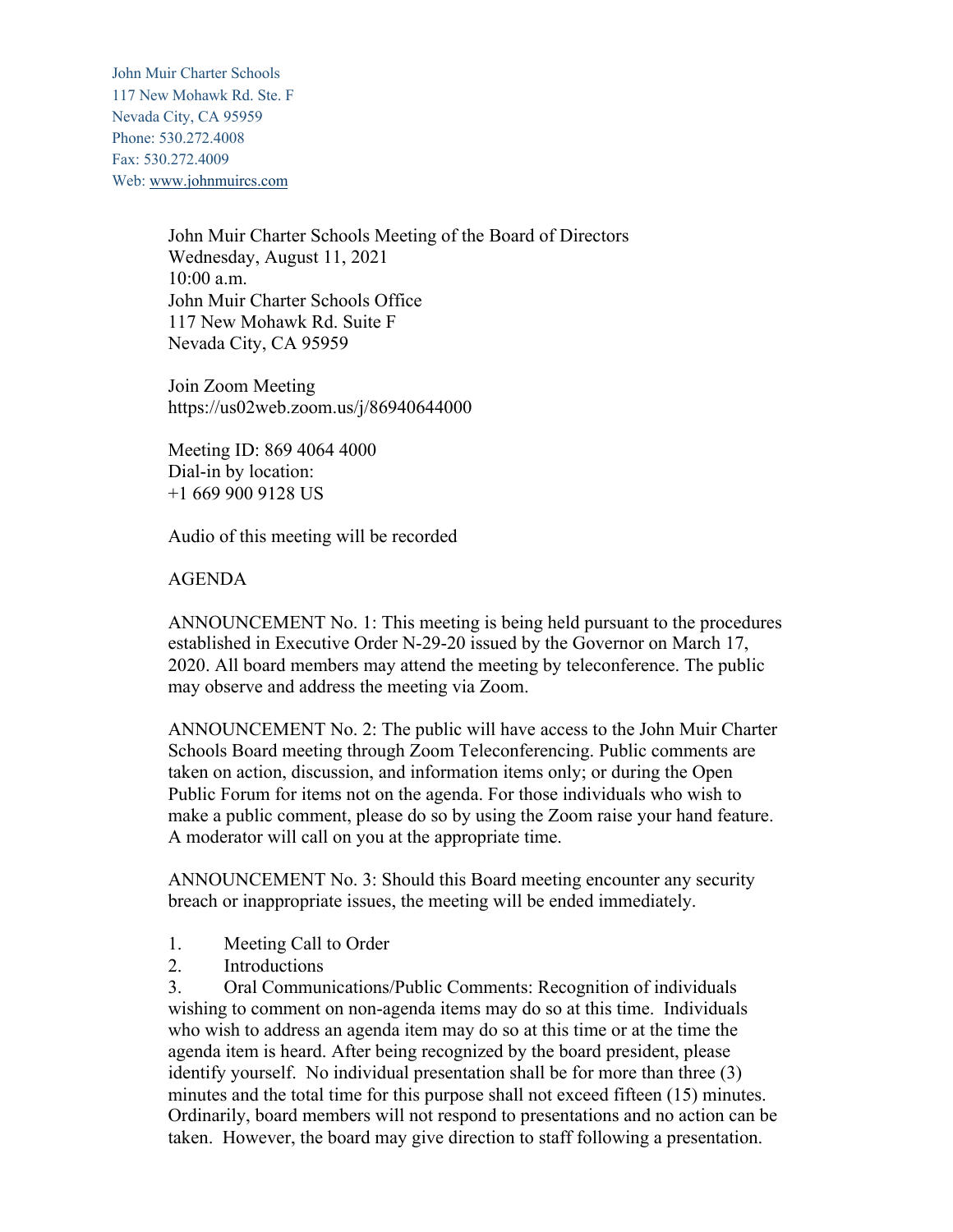- 4. Additions to the Agenda
- 5. Adoption of the Agenda
- 6. Informational/Action Items

A. Approval of the Minutes of the Regular Board Meeting Wednesday, July 14, 2021

(Attachment 1, Page 5)

B. Approval of Vendor Payments 6/26/21 - 7/25/21 (Attachment 2, Page 11)

C. Approval of New and Termed Employees 6/26/21 - 7/25/21 (Attachment 3, Page 17)

D. Mission and Vision Statement Proposal (Handout)

7. Discussion Items

A. 2021-2022 45-Day Budget Update (Attachment 4, Page 19)

B. Schoolwide Plan for Return to Normal Daily Scheduling (Attachment 5, Page 21)

C. JMCS Foundation Report (Attachment 6, Page 31)

D. CEO's Report (Attachment 7, Page 35)

- 8. Miscellaneous Information Items
- A. Correspondence

B. Schedule of Future Board Meetings

i. Wednesday, September 8, 2021, 10 a.m. This meeting is being held pursuant to the procedures established in Executive Order N-29-20 issued by the Governor on March 17, 2020. All board members may attend the meeting by teleconference. The public may observe and address the meeting via Zoom.

ii. Wednesday, October 13, 2021, 10 a.m. This meeting is being held pursuant to the procedures established in Executive Order N-29-20 issued by the Governor on March 17, 2020. All board members may attend the meeting by teleconference. The public may observe and address the meeting via Zoom. iii. The October 13, 2021 Board Meeting will be at 10:00 a.m. at Sacramento Regional Conservation Corps.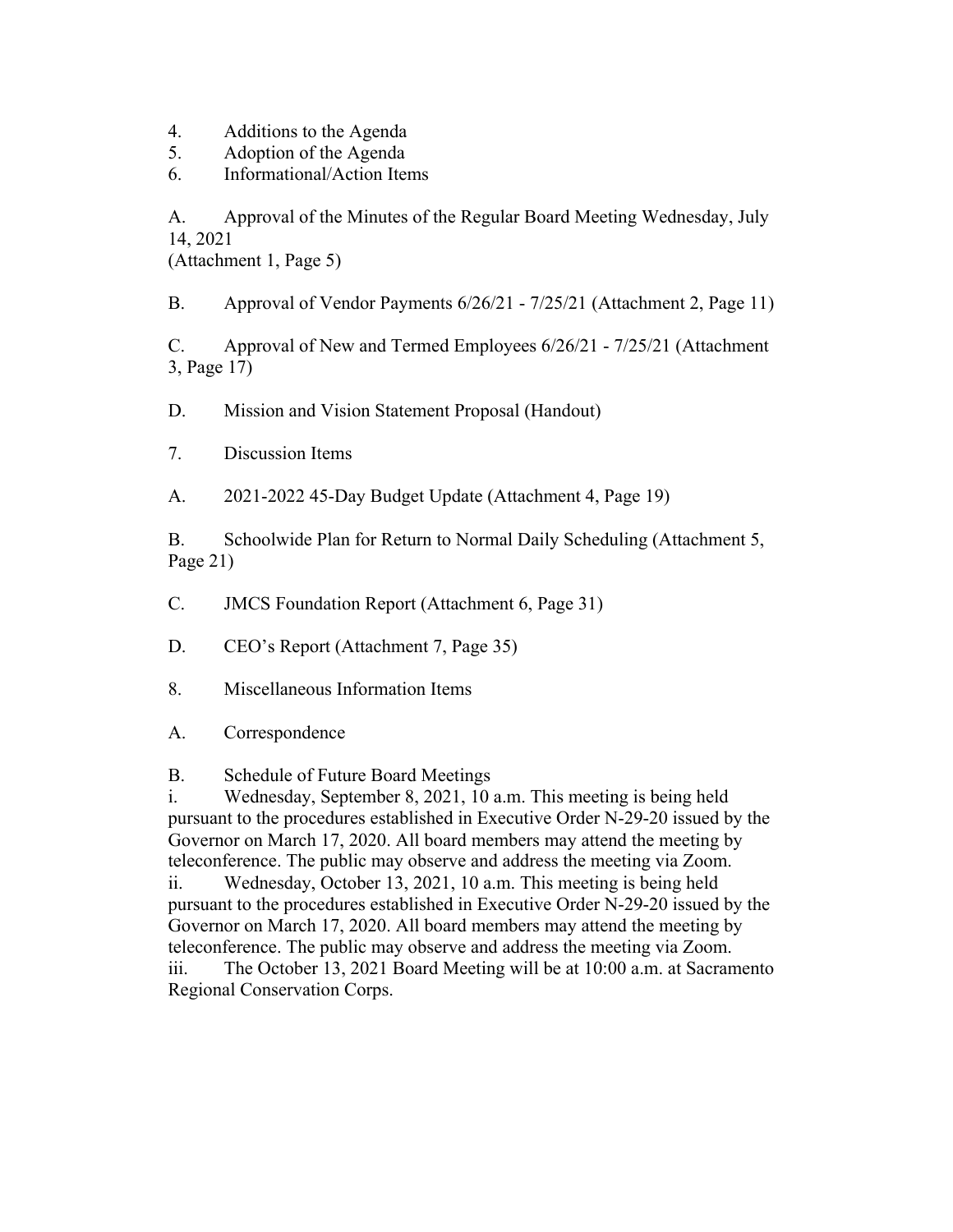Board Attendance at Upcoming Meetings: Wednesday, September 8th, 2021, 10 a.m. Wednesday, October 13th, 2021, 10 a.m. (pending approval),

A. Stan Miller: Yes A. Stan Miller: Yes or No B. Michael Corbett: Yes B. Michael Corbett: Yes or No C. Len Eckhardt: Yes C. Len Eckhardt:

Yes or No D. Sallie Wilson: Yes D. Sallie Wilson: Yes or No E. Gil Botello: Yes E. Gil Botello: Yes or No

9. Request for Agenda Items

10. Adjournment

This agenda was posted at least 24 hours in advance of the meeting at:

John Muir Charter Schools Office, 117 New Mohawk Rd. Suite F, Nevada City, Ca 95959

● www.johnmuircs.com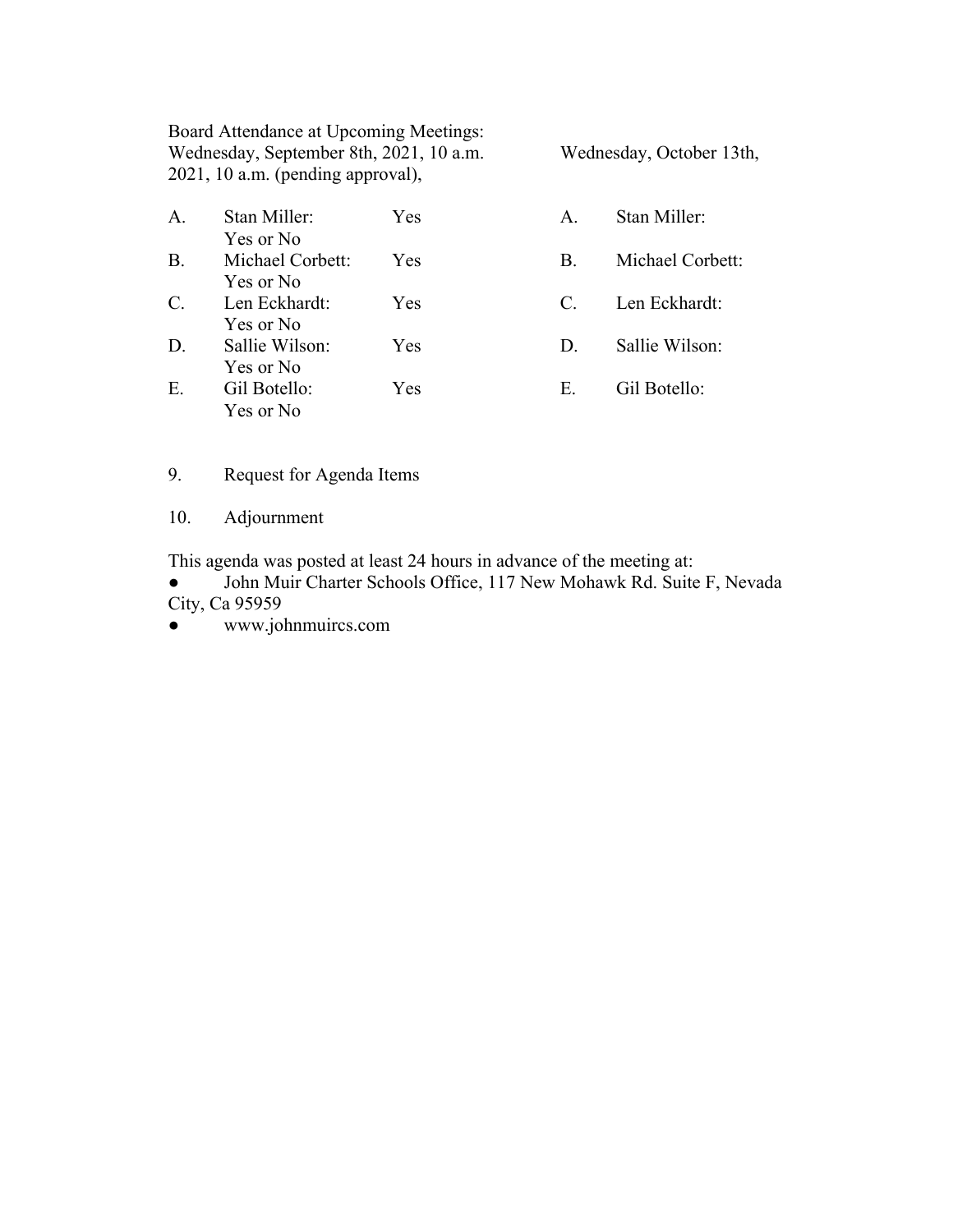John Muir Charter Schools 117 New Mohawk Rd. Ste. F Nevada City, CA 95959 Phone: 530.272.4008 Fax: 530.272.4009 Web: www.johnmuircs.com

> John Muir Charter Schools Meeting of the Board of Directors Wednesday, August 11, 2021 10:00 a.m. John Muir Charter Schools Office 117 New Mohawk Rd. Suite F Nevada City, CA 95959

Join Zoom Meeting https://us02web.zoom.us/j/86940644000

Meeting ID: 869 4064 4000 Dial-in by location: +1 669 900 9128 US

Audio of this meeting will be recorded

**Minutes** 

1. Meeting Call to Order

Stan Miller called the meeting to order at 10:02 a.m.

2. Introductions

JMCS Board Members in attendance: Stan Miller, Gil Botello, Sallie Wilson, and Michael Corbett. JMCS Staff Members in attendance: CEO RJ Guess, Administrative Coordinator Luz Delgado, COO Dawn McConnell.

3. Oral Communications/Public Comments: Recognition of individuals wishing to comment on non-agenda items may do so at this time. Individuals who wish to address an agenda item may do so at this time or at the time the agenda item is heard. After being recognized by the board president, please identify yourself. No individual presentation shall be for more than three (3) minutes and the total time for this purpose shall not exceed fifteen (15) minutes. Ordinarily, board members will not respond to presentations and no action can be taken. However, the board may give direction to staff following a presentation.

4. Additions to the Agenda None.

5. Adoption of the Agenda

On a motion made by Gil Botello and seconded by Michael Corbett, the agenda was adopted on a 4-0-1 vote.

(Ayes: Miller, Botello, Corbett, Wilson, Noes: None. Absent: Eckhardt.)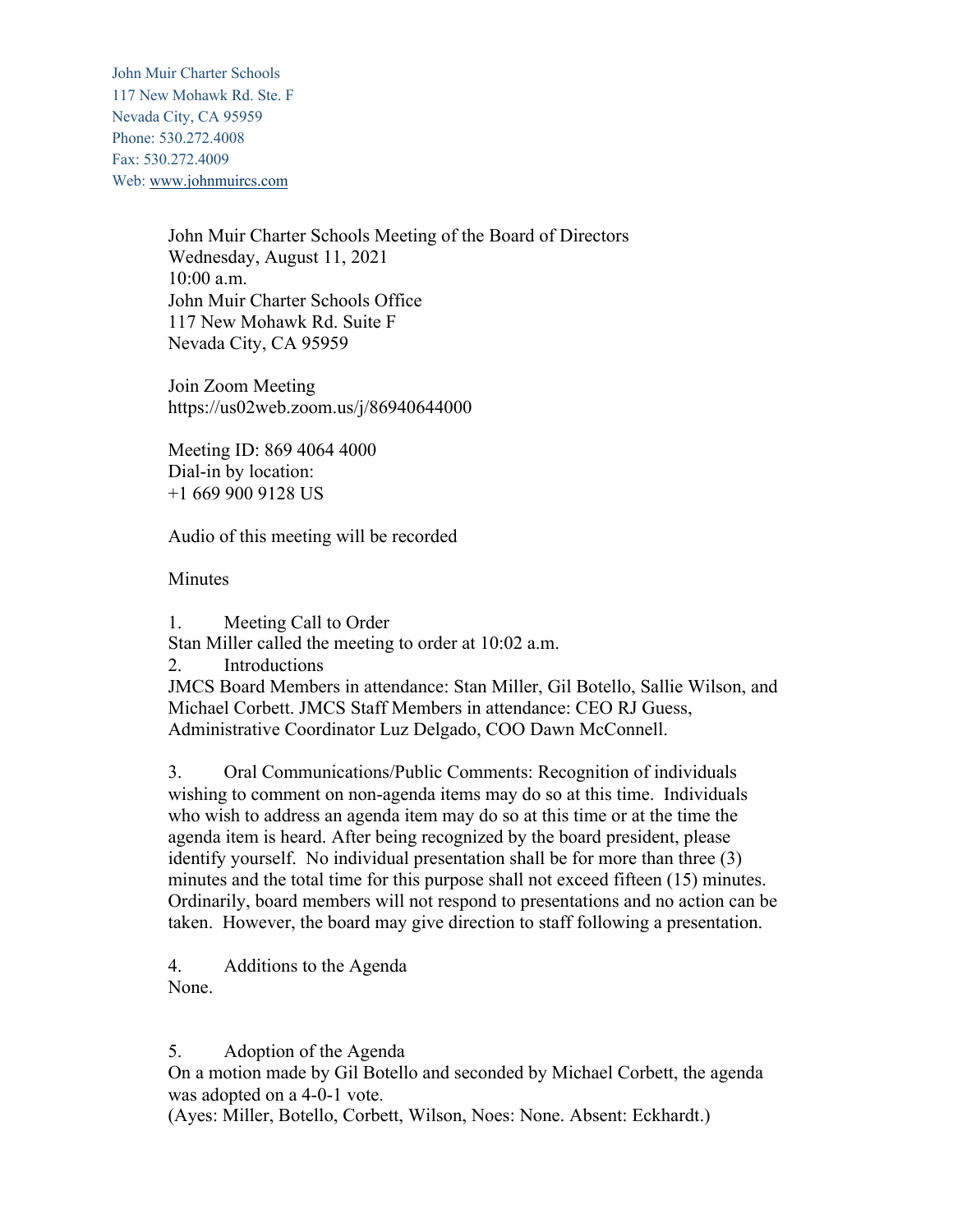6. Informational/Action Items

A. Approval of the Minutes of the Regular Board Meeting Wednesday, July 14, 2021

(Attachment 1, Page 5)

On a motion made by Michael Corbett and seconded by Gil Botello, the Minutes of the Regular Board Meeting Wednesday, July 14, 2021, was adopted on a 4-0-1 vote.

(Ayes: Miller, Botello, Corbett, Wilson, Noes: None. Absent: Eckhardt.)

B. Approval of Vendor Payments 6/26/21 - 7/25/21 (Attachment 2, Page 11)

Gil Botello asked about the furniture expenditures for Rancho Cielo. RJ Guess explained that the site had a substantial increase in enrollment making it necessary for them to purchase more tables and chairs for the site. RJ reminded the board that the Rancho Cielo site has many classes and amenities it offers to students, for example, a full culinary kitchen, agriculture mechanics, and other labs for classroom use. Gil also requested further information about the use of Rosetta Stone. RJ explained that Rosetta Stone is being used for foreign language classes and English language tutoring.

On a motion made by Gil Botello and seconded by Sallie Wilson, the Vendor Payments 6/26/21 - 7/25/21, was adopted on a 4-0-1 vote. (Ayes: Miller, Botello, Corbett, Wilson, Noes: None. Absent: Eckhardt.)

C. Approval of New and Termed Employees 6/26/21 - 7/25/21 (Attachment 3, Page 17)

Stan Miller announced one new employee had joined the JMCS team.

On a motion made by Gil Botello and seconded by Michael Corbett, the Approval of New and Termed Employees 6/26/21 - 7/25/21 was adopted on a 4-0-1 vote. (Ayes: Miller, Botello, Corbett, Wilson, Noes: None. Absent: Eckhardt.)

D. Mission and Vision Statement Proposal (Handout)

RJ Guess presented to the board a Mission and Vision Statement Proposal put together by Dr. Alejandro Segura-Mora. RJ described Dr. Segura-Mora's proposal to work with JMCS on a mission and vision statement. The process described an estimated five, 3 to 4 hour sessions needed to create the statements. There will be a Mission-Vision Task Force assembled to help gather data to inform the mission, vision, and action. The board discussed concerns regarding the cost of the proposal at \$35,000 and directed the CEO to ask for additional proposals to compare costs. RJ recommended that this be brought to the September 8th meeting as an informational item. The board agreed and no action was taken.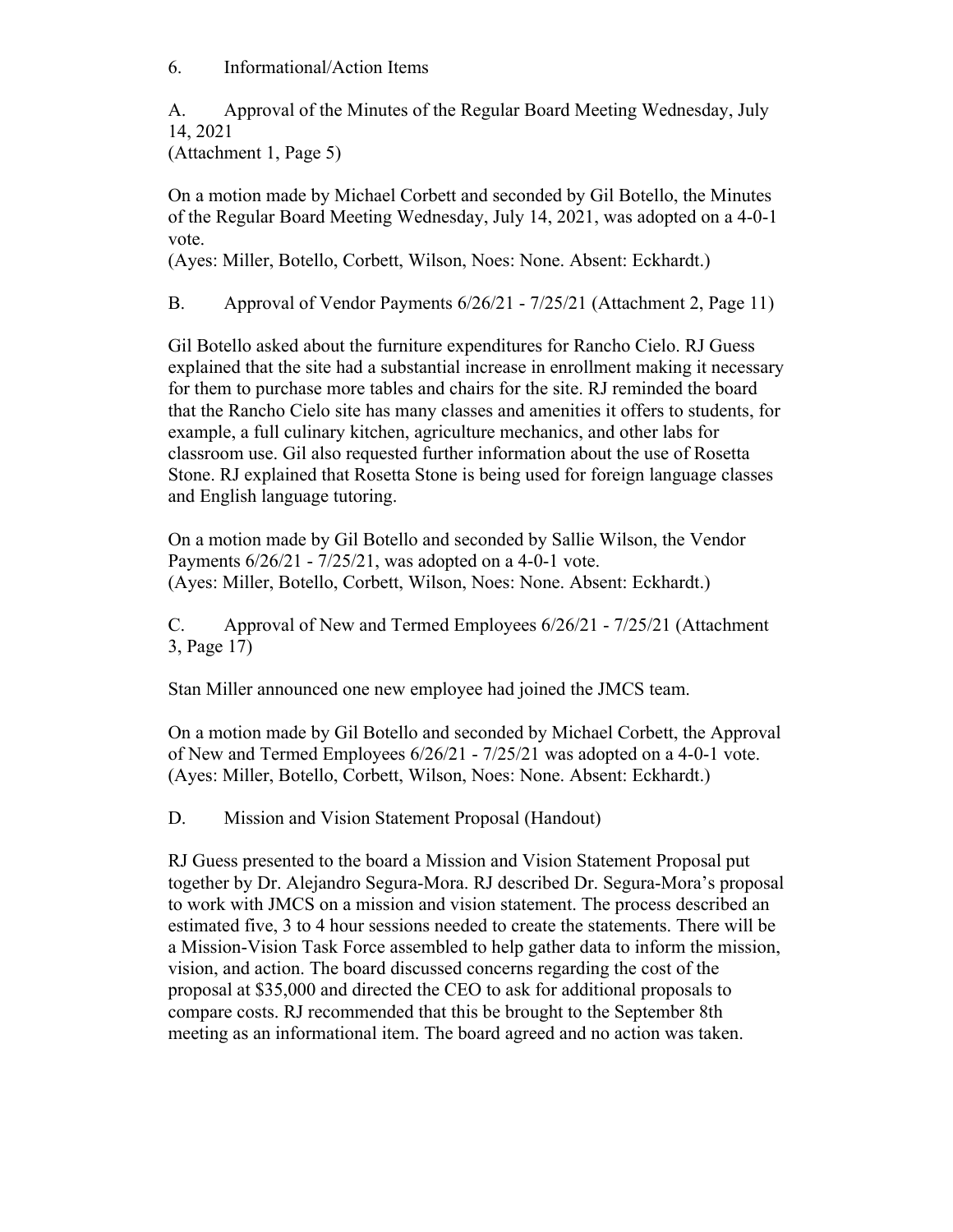## 7. Discussion Items

## A. 2021-2022 45-Day Budget Update (Attachment 4, Page 19)

RJ Guess informed the board that there was an increase in funding in the Concentration Grant from 50% to 65%, the additional 15% has to be used on staff who provide direct services to students. This is an approximate \$252,228 increase in the JMCS budget. RJ mentioned that Rachael Navarrete has reached out to our auditors for more details regarding exactly how the money may be spent. The expenditures will be detailed as a one-time LCAP supplement as part of the LCAP at the end of the year.

B. Schoolwide Plan for Return to Normal Daily Scheduling (Attachment 5, Page 21)

RJ Guess explained that the plan is based on the California Department of Public Health and the federal CDCP guidelines on masks for schools. He states that all staff and students will be required to wear masks. Staff and Students with a valid medical exemption will be allowed to wear a face shield. Meal breaks will be done outside when possible. If a student chooses to not comply with the rules they can do classwork in a separate room or be sent home. Most school sites and partners have accepted these conditions without any complications. JMCS will not be providing on-site COVID testing, however, we can help students and staff connect with the resources needed. Staff and students who test positive will be required to quarantine for 10 days since symptoms began. If a student or staff comes in contact with someone with covid they will be notified within 24 hours. Although staff and students are not required to be vaccinated it is still recommended.

C. JMCS Foundation Report (Attachment 6, Page 31)

Gil Botello informed the board that the foundation is preparing resources to begin fundraising. They have identified and will be targeting a few fortune 500 agencies. The campaign will be moving forward in October or November. Gil also mentioned that the foundation has requested the help of some teachers to recommend students for the Foundation Scholarship.

Stan Miller announced a break for all participants at 10:46 a.m. and recalled the meeting to order at 10:54 a.m.

D. CEO's Report (Attachment 7, Page 35)

RJ Guess began by giving an operations update and informed the board that New Teacher Training will be this Thursday and Friday (8/12-13/2021). Trimester sites began classes on Wednesday (8/4/21), Semester sites will begin next week on Tuesday (8/17/21). RJ updated the board on Rancho Cielo and Riverside Arlanza. Rancho Cielo has received YouthBuild Affiliation and is now classified as a YouthBuild Site. The Riverside Arlanza site is now classified as the UCCIE Riverside Education Academy. RJ then moved on to legislative updates: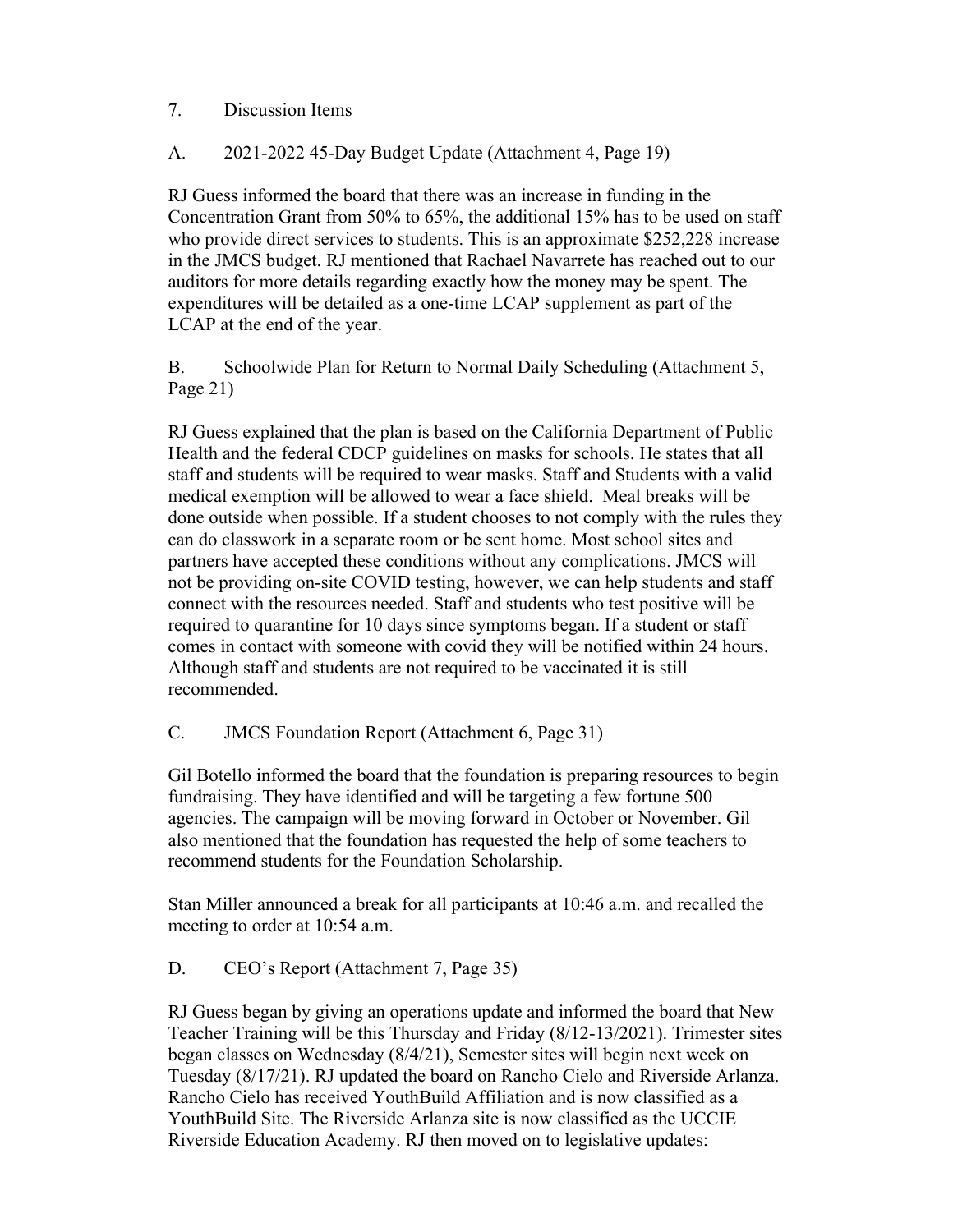SB 30 School Finance: College Readiness: Grants and Notification-Would repeal provisions establishing the College Readiness Block Grant

AB 469 Pupil Instruction: Financial Aid Applications would require a school district, county office of education, or charter school to ensure that a grade 12 pupil who has not opted out, as specified, completes and submits a Free Application for Federal Student Aid or if the pupil is exempt from paying nonresident tuition under existing law, completes and submits a form for purposes of the California Dream Act

● AB 452 Pupil Safety: Parental Notification: Firearm Safety Laws would require a school district, county office of education, and charter school to inform parents and guardians of pupils at the beginning of each semester or quarter of the regular school term and during any new enrollment or transfer, of California's child access prevention laws and laws relating to the safe storage of firearms, as specified

• AB 408 Homeless Children and Youth, Reporting would require a local educational agency, as defined to include a school district, county office of education, charter school, or special education local plan area, to establish homeless education program policies that are consistent with specified state laws, and would further require the local educational agency to update these policies at intervals not exceeding 3 years,

• AB 104 Pupil Instruction: Retention, Grade Changes, and Exemptions would, for the 2021–22 academic year, require a school district, county office of education, or charter school to implement a supplemental policy regarding the retention of pupils who, in the 2020–21 academic year, received deficient grades, as specified, for at least 1/2 of the pupil's coursework, except for pupils enrolled in grade 12 during the 2020–21 academic year

● AB 46 California Youth Empowerment Act would create the California Youth Empowerment Act to address, among other issues, the growing need to engage youth directly with policymakers

● AB 27 Homeless Children and Youths and Unaccompanied Youths: Reporting under current state law, public schools, including charter schools, and county offices of education are required to immediately enroll a homeless child or youth seeking enrollment, except as specified

AB 10 Pupil Instruction: In-Person Instruction: Distance Learning states that current law establishes a system of public elementary and secondary education in this state, and authorizes local educational agencies throughout the state to provide instruction to pupils in kindergarten and grades 1 to 12, inclusive.

8. Miscellaneous Information Items

A. Correspondence

None.

B. Schedule of Future Board Meetings

i. Wednesday, September 8, 2021, 10 a.m. This meeting is being held pursuant to the procedures established in Executive Order N-29-20 issued by the Governor on March 17, 2020. All board members may attend the meeting by teleconference. The public may observe and address the meeting via Zoom.